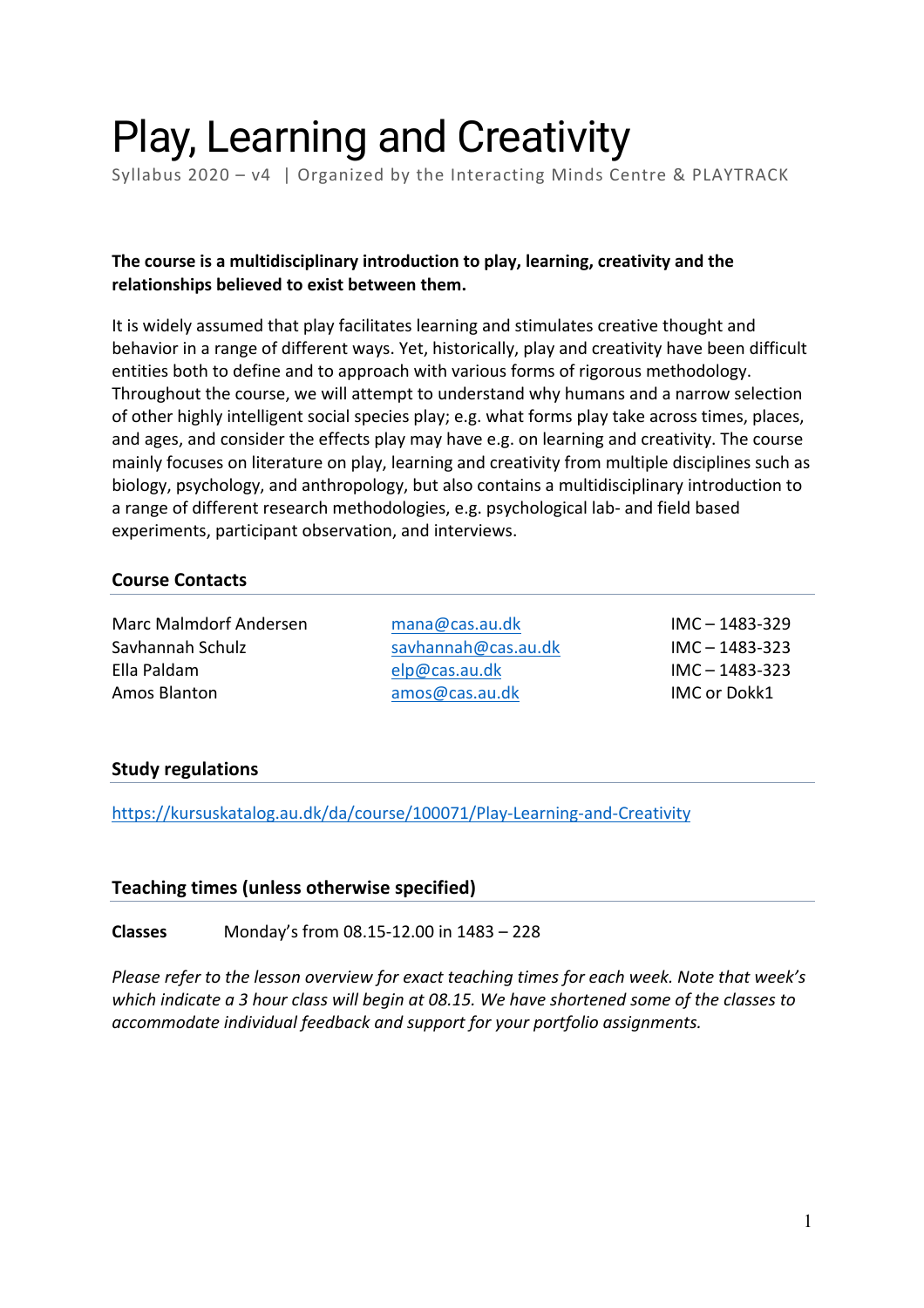## **Readings**

There is no textbook to purchase for the course. Most readings are taken from journals, online sources, or books. For journals and online material, the references are given below, and the material should either be available directly online, or via e-journals through AU library. When using literature links in this document, please make sure that you log-in to the AU library system beforehand to allow you to access the resources.

Some of the readings might be in formats that are new to you and we are aware that it can be challenging sometimes to know what to get out of a new format. Try engaging with new formats with an open mind. Please reach out to us, if you are feeling overwhelmed. You can do this either directly (see contact details above) or by sharing your confusions/struggles in the course padlet.

There will be also guided questions for some of the readings to help you navigate them and context information to provide you with some insight about the perspective the given reading is taking.

#### **Optional Further Reading & Resources**

These are articles, texts or websites that are available for further reading if you are particularly interested in a subject and want to delve into it in more detail. There is no expectation that you visit these pages.

#### **Spaces for sharing open questions, wonderings, and confusions**

#### **Padlet 1: Playcourse wonderings & open questions** *– Available on Blackboard*

Puzzled by something? Or struck by something that is mentioned in the readings? We would like to provide you with a space where you can share your questions and puzzles that you encounter throughout the course. Your sharing can also aid us in knowing what to revisit or explain in more depth during classes.

#### **Padlet 2: Exam related questions** *– Available on Blackboard*

Exams can be a daunting endeavour and especially when encountering a new format. We acknowledge that this is especially the case for this IV-course, since all of you come from different personal and academic backgrounds. Whilst some of you might submit for the first time in English, others might write about experimental research for the first time. We have created some workshops to support you through this journey, but would also like to offer you a forum where you can ask questions specifically about the exam.

Please note that both *padlets* are set to anonymity to allow for a safe space to ask questions.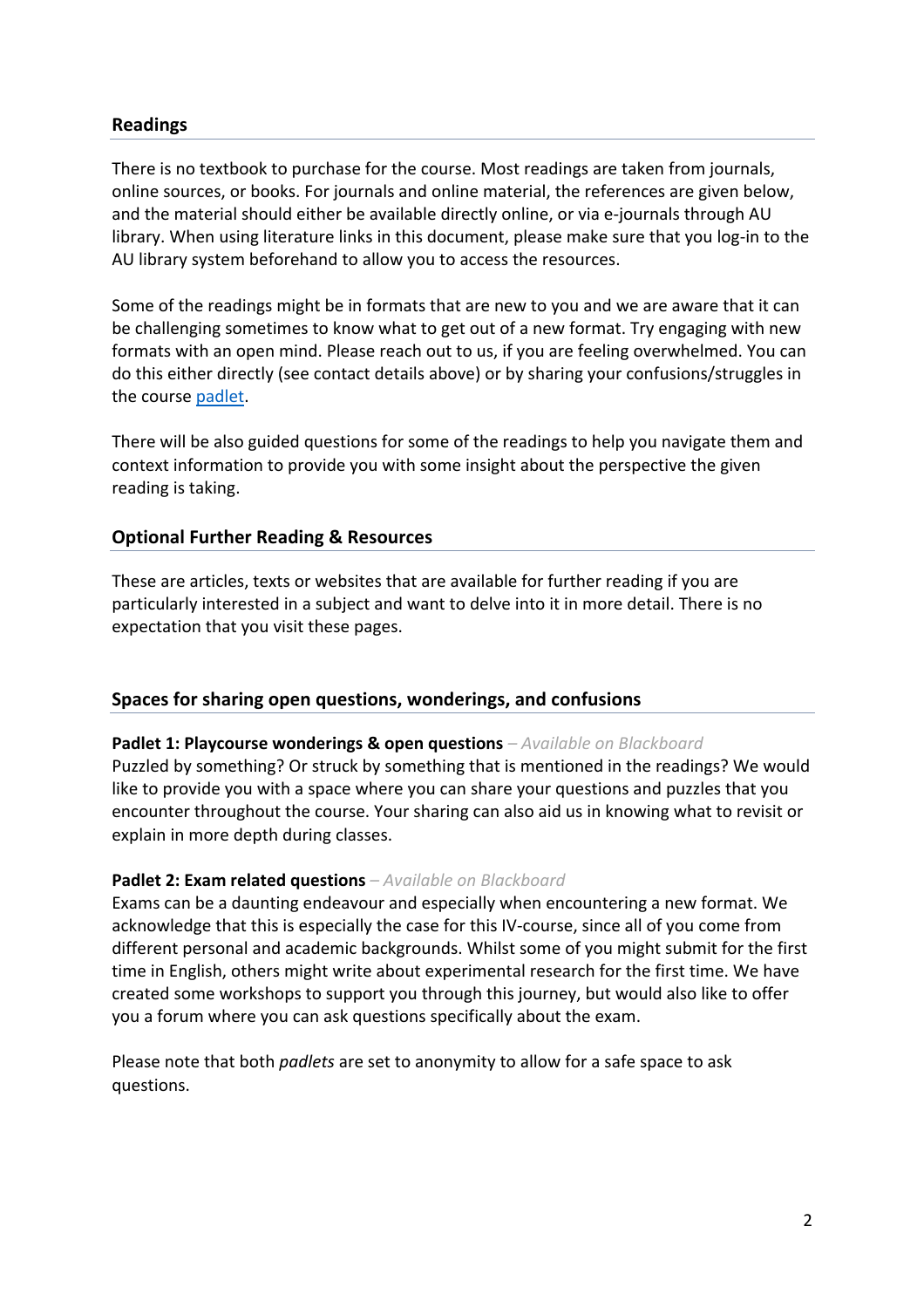# **Midterm evaluation and providing feedback and input to the course**

The **Midterm evaluation** is an important opportunity for us to gain insights from you about different aspects of the course. Based on your contributions to the evaluation, we will learn about what is working well in the course, what could be extended upon, and which aspects might need some adjusting. The process will be separated into two parts. First, we would like to ask you to fill in an anonymous form to ensure that everyone can voice their thinking individually. Second, we will have an open dialogue in class, where we will also address ways on how we plan to adjust the course based on your feedback.

**Midterm Evaluation will become available on the 5th of October at 11.00** on blackboard (Link). **Please fill in the form by the 12th of October at 16.00**.

# **Additional support available and opportunities for skill building**

Based on last years' experience teaching this course, and the feedback we received from students taking the course, we have included a set of resources to aid you in your learning and your assignments.

Throughout the course, we have placed **practical workshops** that focus specifically on the writing process at university. They are meant as a space to develop your writing skills to be able to compose good scholarly argumentation. Since all of you come from different disciplinary backgrounds, we want to ensure that you have the resources and skills available to respond to the assignments (e.g. citing, writing a study protocol). We are also aware that many of you come from linguistically diverse backgrounds and will be writing in English for the first time. Thus, we want to provide extra time and space to practice and receive help where needed.

Along the same lines, we have included **feedback opportunities** throughout the course to allow you to develop your ideas and discuss them further. You can find them in the overview of the course. Formats will include peer feedback, landscape feedback, as well as individual feedback.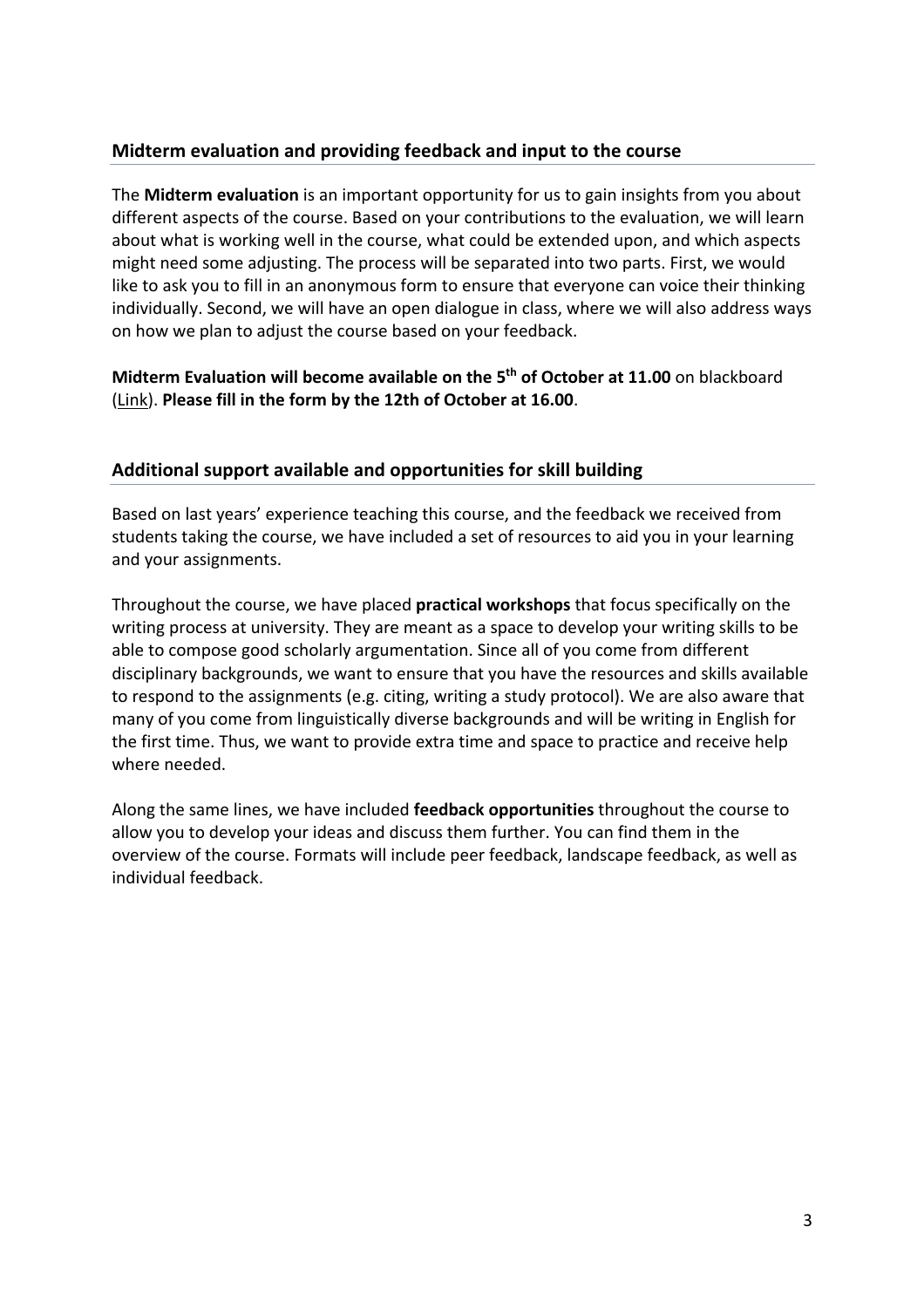# **Portfolio Examination – Final Deadline 16.12.2020**

The exam consists of a portfolio that contains 3 set assignments. It can be completed individually or in groups of up to 6 students. The final portfolio should be submitted for evaluation to Digital Exam. Details about deadlines and re-examination are available here.

#### **Maximum Length of the portfolio**

| For 1 student: 12 standard pages.  | For 4 students: 30 standard pages. |
|------------------------------------|------------------------------------|
| For 2 students: 18 standard pages. | For 5 students: 36 standard pages. |
| For 3 students: 24 standard pages. | For 6 students: 42 standard pages  |

**Important note for Group submissions:** It must be possible to assess the student individually and therefore it is important that, for portfolios prepared in groups, it is clearly stated which sections the individual students are responsible for and which sections the group is responsible for.

*Please note that you can either submit as a group or as an individual! It is not therefore not possible to do, for example, one assignment on your own and two as a group. Your group also should be the same for all three assignments.* 

## **Assignment 1 - Draft Submission Deadline 16.10.2020**

**Choose** a reading of your choice from the options provided below. **Describe** and **explain** the key points of your chosen reading. **Choose** a topic from your home discipline and **critically discuss** the key points of your chosen reading in relation to this topic.

If meaningful and space allows, please feel free to include other readings from the syllabus to provide further perspective.

**Length of submission:** For 1 student: max. 3 Standard pages. For groups of 2 or more max. 25 % of total standard page count of the portfolio.

## **Readings:**

- **Page 12-13** of Bateson, P., and Martin, P., 2013. Play, Playfulness, Creativity and Innovation, Chapter 2, Cambridge University Press.
- Bonawitz, E., Shafto, P., Gweon, H., Goodman, N.D., Spelke, E. and Schulz, L., 2011. The double-edged sword of pedagogy: Instruction limits spontaneous exploration and discovery. Cognition, 120(3), pp.322-330.
- Sternberg, R.J., 2018. A triangular theory of creativity. Psychology of aesthetics, creativity, and the arts, 12(1), p.50-67.
- Bjørndahl, J, Fusaroli, R, Østergaard, S & Tylén, K. 2015. Agreeing is not enough: The constructive role of miscommunication. Interaction Studies. 16(3): 495-525.

#### **Support available for Assignment 1 during the course:**

- ► Practical Workshop: Scientific Arguments and how to cite
- ► Opportunity to submit first draft and receive feedback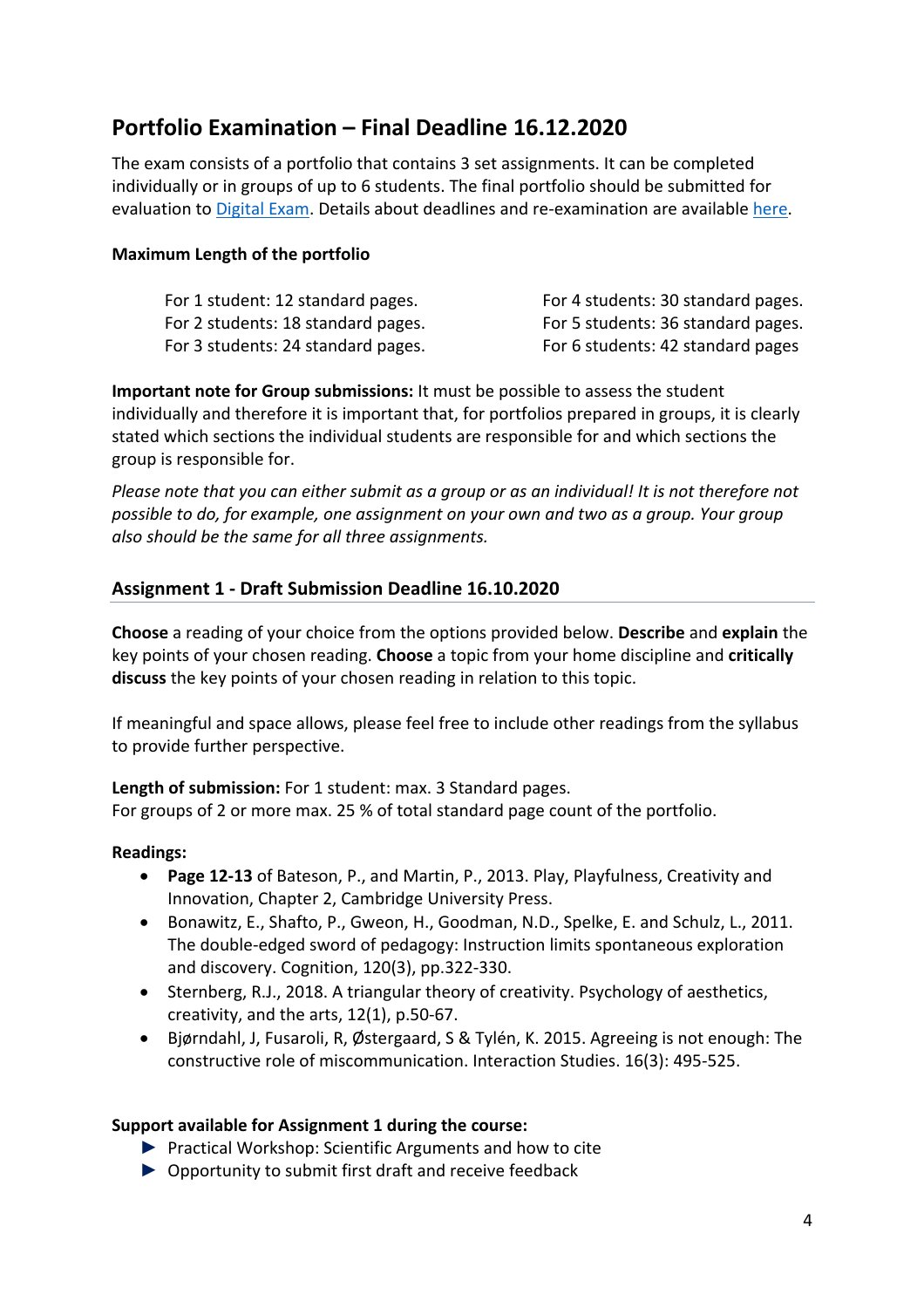# **Assignment 2 - Draft Submission Deadline 01.11.2020**

**Part 1. Provide** an in-depth description of one of the following methods: (1) Experiments, (2) Participant Observation, or (3) Interviews.

**Part 2. Develop** a study design using the method chosen in *Part 1* to further explore theories on play and creativity. In doing so, submit a study protocol in which you provide:

- $\blacktriangleright$  A motivated research question
- ► A description of your study design
- ► A critical assessment of the advantages and disadvantages of your study design.

**Length of submission:** For 1 student: max. 5 Standard pages. For groups of 2 or more students: max. 45% of total standard page count of the portfolio.

#### **Support available for Assignment 2 during the course:**

- ► Practical Workshop: How to write a study protocol
- ► Opportunity to submit first draft and receive feedback

#### **Assignment 3 - Draft Submission Deadline 15.11.2020**

**Choose** a particular idea or topic from the course and **consider** how it relates to a topic of your home discipline. Create a product that **discusses** and **reflects** upon the relationship between your chosen topic/idea and your own discipline. In this, **describe** and **explain** the topic of your choice and **critically assess** its relevance.

**Possible Formats:** Video, Written, Podcast. It is also possible to submit your own format.

*Please note that new formats need to be approved by the instructors to coordinate translation of format to standard pages, and to insure achievable work load.*

**Length of submission:** For 1 student: max. 4 Standard pages. For groups of 2 or more students: max. 30% of total standard page count.

#### **1 Standard page is equal to…**

- ► **Podcast:** 2-3 minutes
- ► **Video:** 1-3 minutes

#### **Support available for Assignment 3 during the course:**

- ► Individual/ Group Feedback and guidance
- $\triangleright$  Time to explore and discuss ideas during Week 11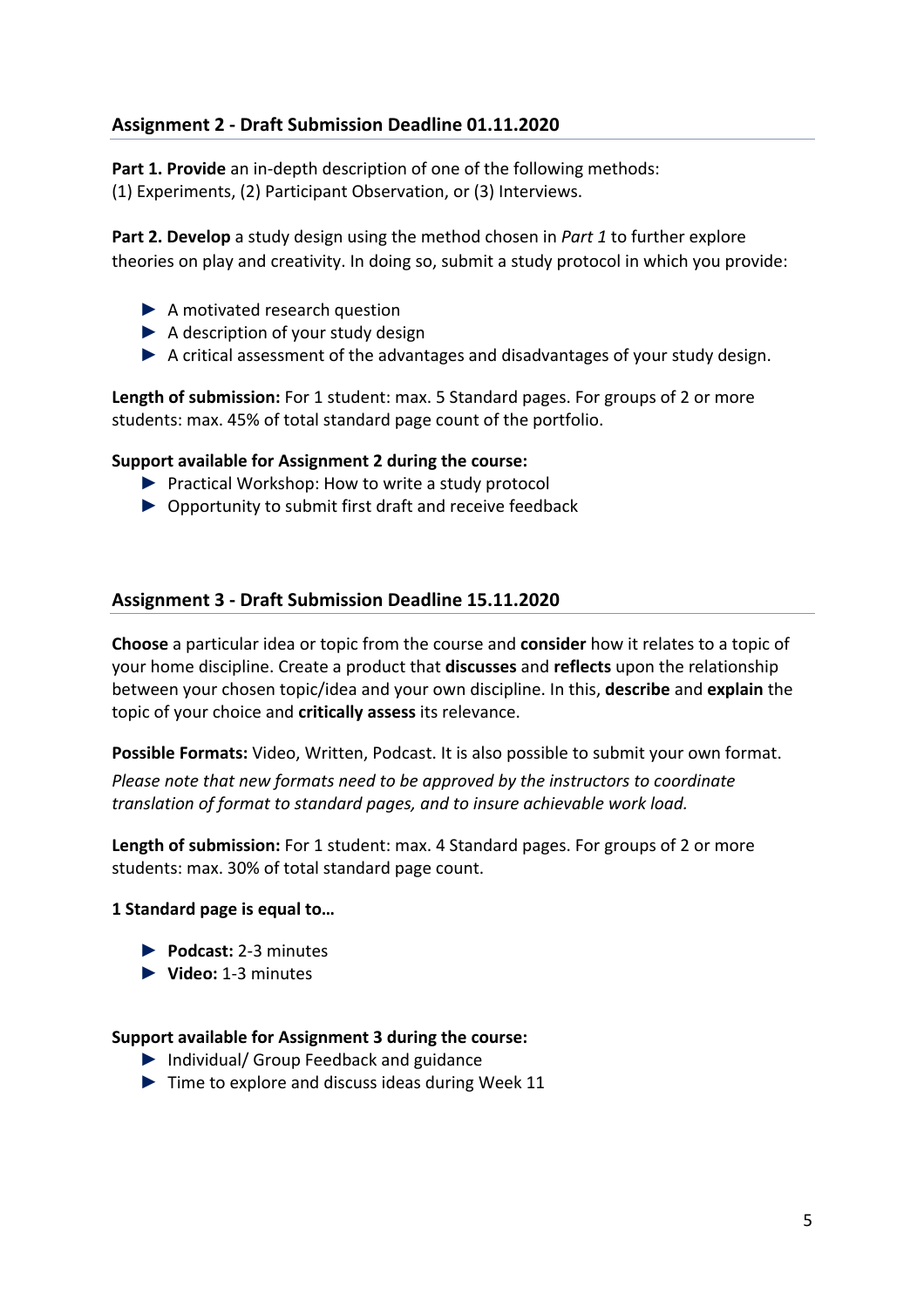# **Draft Submission for Assignment 3**

Since we do not expect you to have completed your product by the deadline for the draft submission, we would like to ask you to provide the following for the draft submission on the 15.11.2020 to allow us to support you with meaningful feedback and guidance:

- **Project plan** that provides an outline of your final product. This should include a **rough outline of your argumentation** and a reasoning for why you have chosen your given topic.
- **Literature list and other resources** that you plan to have as the theoretical foundation for your product.
- **Discussion of your format choice** in which you provide a clear reasoning for:
	- o why you have chosen your given format
	- o how your format is meaningful in relation to the topic you have chosen
- **Definition of your target audience** (e.g. students from your home discipline) In this, provide reasons for why you have chosen your given audience, how you feel your format choice is applicable to your audience, and how you plan to adopt your product to tailor towards your chosen audience.

Some examples to give you an idea on what your product could look like…

# **Example 1: A podcast about moral psychology and games**

Moral Psychology research suggest that we often learn about cultural norms and moral values during play and especially pretend play (McAuliffe, 2016). So, what is the role of games in learning about and testing boundaries of morality? For instance, how can we account for games that allow a behaviour that in other contexts would be considered immoral? In this podcast, we will explore how digital, card and table top games like "Cards against Humanities", "GTA" and "Secret Hitler" could provide a lens into adult pretend play and morality.

# **Example 2: An educational video on what we know about playful learning**

There is more and more research into the role of playful learning. In this video, we have created an educational summary of current understandings using sketch noting as a dissemination tool. We discuss theories by Burghardt, Bateson & Martin, Anderson & Roepstorff, link them to our own field of education, and show how play theories could support didactical advancements in Higher Education.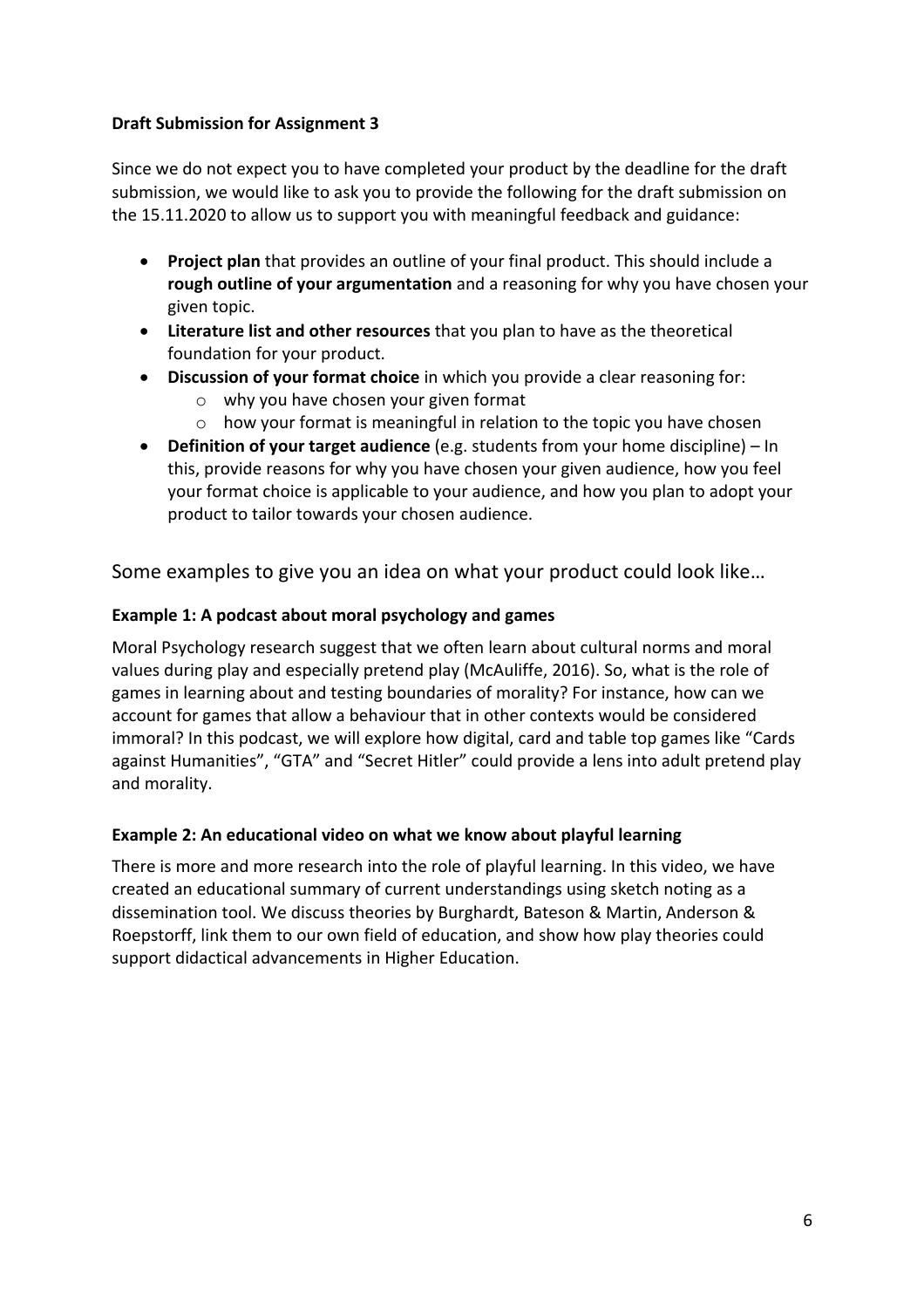# **Overview of Course**

|                 | Week<br>Date   | Instructor                          | Time           | <b>Topic of Week</b>                                                                     |
|-----------------|----------------|-------------------------------------|----------------|------------------------------------------------------------------------------------------|
| $\mathbf{1}$    | W 36           | Marc<br>Sav                         | 2 <sub>h</sub> | Welcome to the course                                                                    |
|                 | 31.08.         | Ella                                | 2h             | <b>Introducing play</b>                                                                  |
| $\overline{2}$  | W 37<br>07.09. | Marc                                | 3h             | <b>Experimental Methods and Play</b>                                                     |
| 3               | W 38<br>14.09. | Marc                                | 3h             | <b>Play in Developmental Psychology</b>                                                  |
| 4               | W 39           | Marc<br>Amos                        | 3h             | <b>Play and Creativity</b>                                                               |
|                 | 21.09.         | Ella                                | 1 <sub>h</sub> | Peer-Feedback activity                                                                   |
| 5               | W 40           | Ella                                | 2h             | How we play together: Play and communication                                             |
|                 | 28.09.         | Sav                                 | 2h             | <b>WORKSHOP:</b> How to write a scientific argument                                      |
| 6               | W 41<br>05.10. | Ella                                | 3h             | How we play together: Play and collaboration<br><b>Mid Term Evaluation shared online</b> |
|                 | 12.10.         | No class due to "potato week"       |                |                                                                                          |
| <b>Deadline</b> | 16.10.         | <b>Deadline: Draft Assignment 1</b> |                |                                                                                          |
| 7               | W 43<br>19.10. | Marc<br>Sav                         | 1.5h           | <b>Mid Term Evaluation Discussion and</b><br>Landscape Feedback for Assignment 1         |
|                 |                | Sav                                 | 2.5h           | How we play and learn together: The educational<br>perspective                           |
| 8               | W 44           | Sav<br>Amos                         | 3h             | How we play and learn together: The educational<br>perspective                           |
|                 |                | 26.10.                              | Marc<br>Ella   | 1 <sub>h</sub>                                                                           |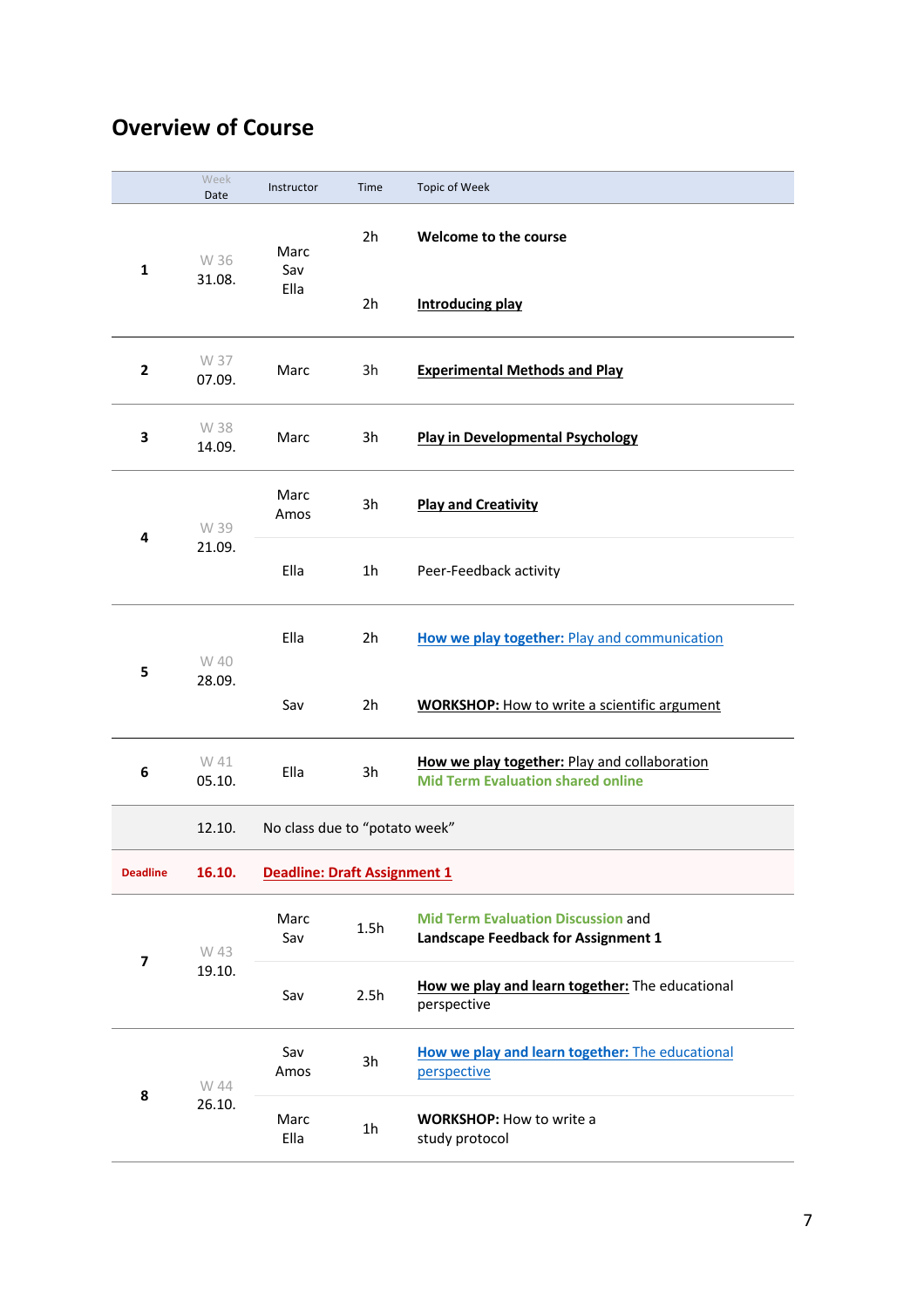| <b>Deadline</b> | 01.11.         | <b>Deadline: Draft Assignment 2</b>                    |                |                                                                  |
|-----------------|----------------|--------------------------------------------------------|----------------|------------------------------------------------------------------|
| 9               | W 45<br>02.11. | Amos                                                   | 4h             | How we play and learn together: Designing for play               |
| 10              | W 46<br>09.11. | Sav                                                    | 3h             | Play across cultures                                             |
|                 |                | Marc<br>Sav                                            | 1 <sub>h</sub> | <b>Working on Assignment 3 &amp;</b><br>Feedback on Assignment 2 |
| <b>Deadline</b> | 15.11.         | <b>Submission of First Idea draft for Assignment 3</b> |                |                                                                  |
| 11              | W 47<br>16.11. | Sav<br>Marc                                            | 4h             | Working on assignment 3 &<br>Feedback on draft assignments       |
| 12              | W 48<br>23.11. | Felix &<br><b>Niels</b>                                | 3h             | Play across the ages: Cultural Transmission                      |
| 13              |                |                                                        | 2 <sub>h</sub> | Course summary and final exam prep                               |
|                 | W 49<br>30.11. | Marc<br>Sav                                            | 1 <sub>h</sub> | Final course evaluation and discussion                           |
|                 |                |                                                        | $2h+$          | Support available                                                |
| <b>Deadline</b> | 16.12          | <b>FINAL PORTFOLIO SUBMISSION ON DIGITAL EXAM</b>      |                |                                                                  |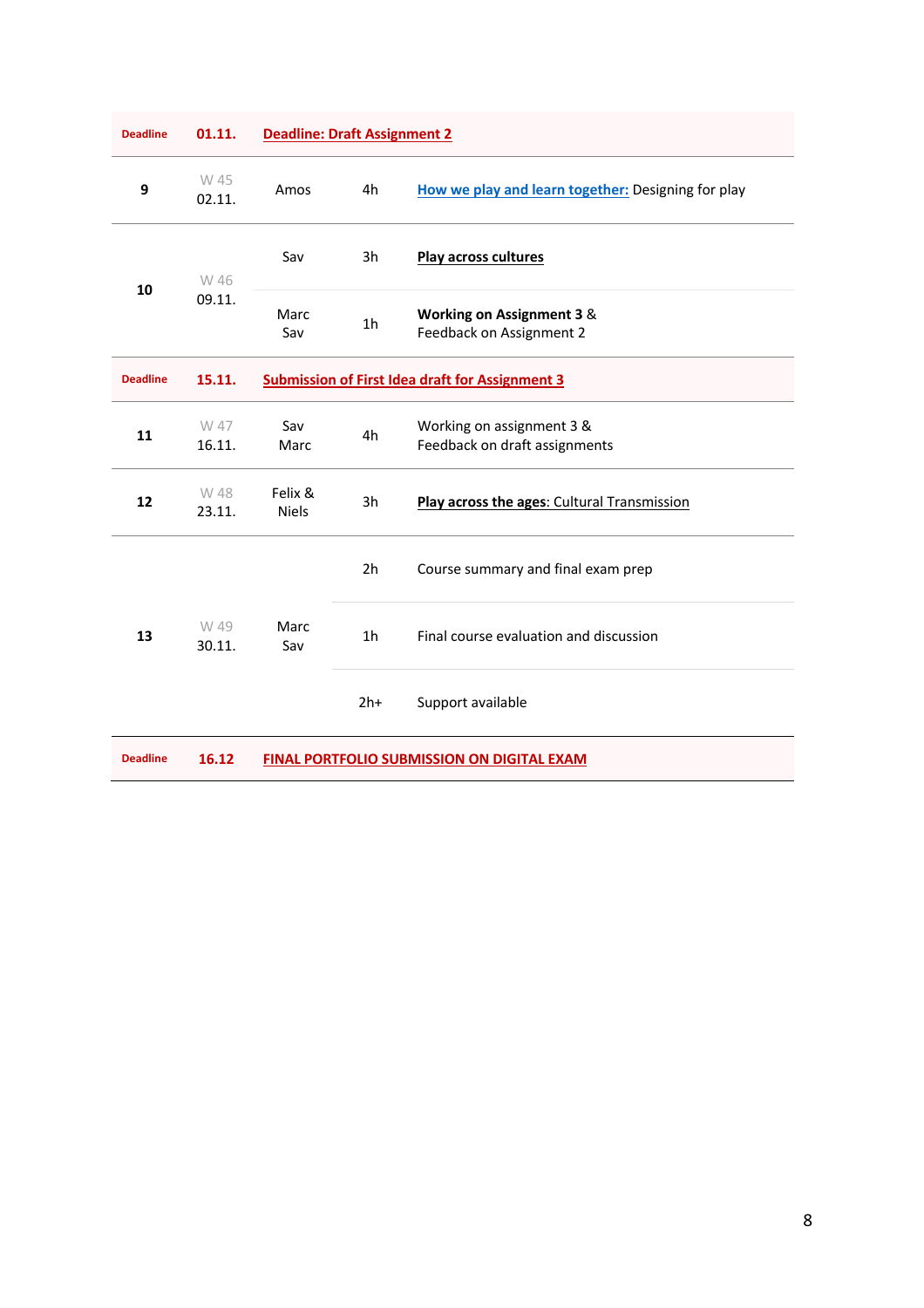# **Week 1 – Introducing Play**

4 hours | Sav, Ella, Marc | 31.08.2020

In the first week of this course, we will begin by providing you with an outline of the lesson plan, the general course goals and spend some time getting to know each other. For the second part of this class, we'll then shift our discussion to the content of the course. Marc will provide you with an introduction to the topic of play and some of the complexities that come about when attempting to define the terminology around it.

The readings you are asked to prepare focus on how to define, characterize and categorize play and why it can sometimes be very challenging to do so. Being able to characterize play as a form of behavior across species will provide us we fundamental building blocks needed for the rest of the course.

# **Readings**

- Bateson, P., and Martin, P., 2013. Play, Playfulness, Creativity and Innovation, pp. 10- 41, Cambridge University Press.
- Burghardt, G.M., 2006. The genesis of animal play: Testing the limits, pp. 68-111. Mit Press.

## **Optional Further Resources**

• **Youtube Video:** Professor Gordon Burghardt - The Origins and Diversity of Play https://www.youtube.com/watch?v=mN0lme71QZI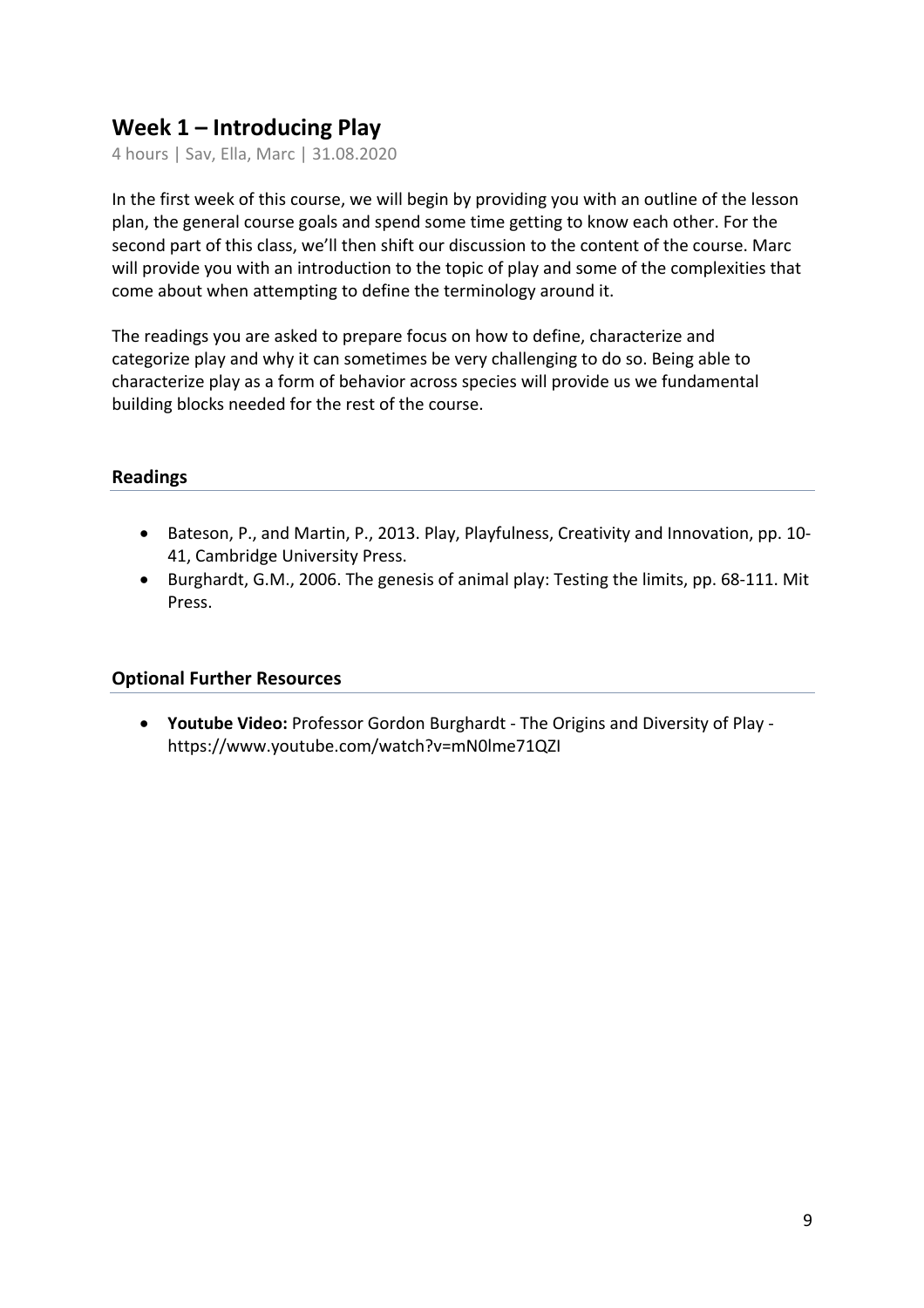# **Week 2 – Experimental Methods and Play**

3 hours | Marc | 07.09.2020

This week we'll do a crash course in experimental methods, going over concepts such as experimental design, variables, samples, analysis. We'll also learn how to read and understand academic articles that report on experimental findings and we will practice the design of experiments ourselves. Specifically, we will be looking at studies investigating play with an experimental approach and think about how we might study play in experimental lab or field settings.

# **Readings**

- Coolican, H., 2009. Research methods and statistics in psychology 5th ed., pp. 28-80, Hodder Education.
- Bonawitz, E., Shafto, P., Gweon, H., Goodman, N.D., Spelke, E. and Schulz, L., 2011. The double-edged sword of pedagogy: Instruction limits spontaneous exploration and discovery. Cognition, 120(3), pp.322-330.
- Schulz, L.E. and Bonawitz, E.B., 2007. Serious fun: preschoolers engage in more exploratory play when evidence is confounded. Developmental psychology, 43(4), p.1045-1050

- **Youtube Video:** Laura Schulz Cognitive Pragmatism: Children's Inferences about Learning, Trying, and Caring - https://www.youtube.com/watch?v=icwW5cgAmHA
- **Youtube Video:** Play in childhood supports the same skills that underlie scientific reasoning - https://www.youtube.com/watch?v=k8VsSqMYtqc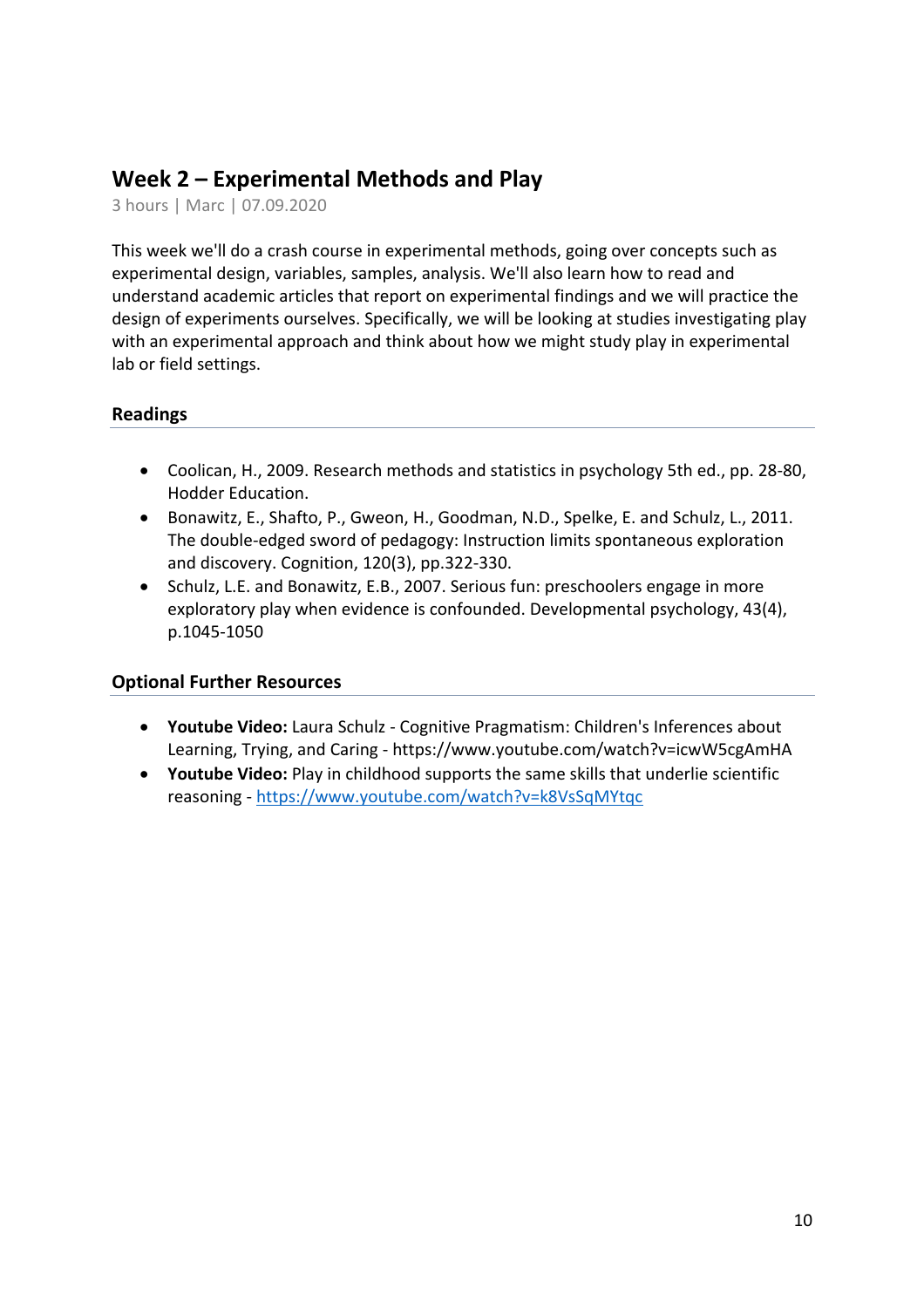# **Week 3 – Play in Developmental Psychology**

3 hours | Marc

Play is one of the main ways in which children learn and develop. This week, we will be looking at how different types of play emerge during childhood and review some of the research conducted on certain forms of play in developmental psychology. We will also be discussing a cognitive theory of play.

# **Readings**

- Lillard, A.S., 2015. The development of play. Handbook of child psychology and developmental science, pp.1-44.
- Andersen, M. M. 2020, Excerpt from Play, Aarhus University Press.
- Chu & Schulz, 2020. Exploratory Play, Rational Action and Efficient Search, pre-print.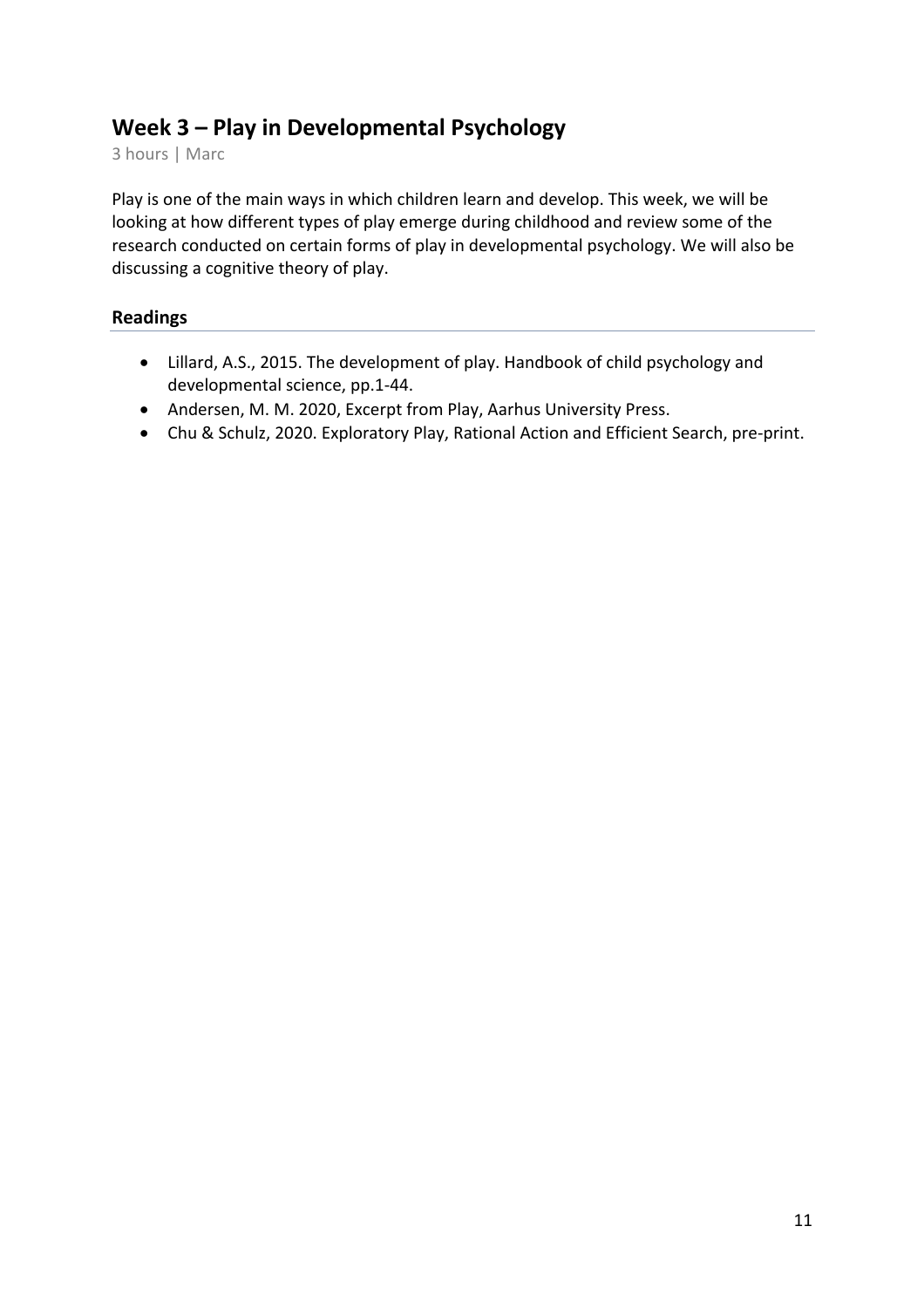# **Week 4 - Play and Creativity**

4 hours | Marc | **Note:** 2 hours WORKSHOP: How to write a scientific argument

A growing body of research has found a relation between play and creativity. This week, we will be looking at creativity theories and discuss how play and creativity might be related and how they might be different.

# **Readings**

- Sternberg, R.J., 2018. A triangular theory of creativity. Psychology of aesthetics, creativity, and the arts, 12(1), p.50-67.
- Ward, T.B., 2007. Creative cognition as a window on creativity. Methods, 42(1), pp.28-37.
- *Chapter 5: Creativity in humans* Bateson, P., and Martin, P., 2013. Play, Playfulness, Creativity and Innovation, pp. 55- 68, Cambridge University Press.
- *Chapter 8: Childhood play and creativity* Bateson, P., and Martin, P., 2013. Play, Playfulness, Creativity and Innovation, pp. 89- 103, Cambridge University Press.
- Andersen, M. M. 2020, Creativity excerpt from Play, Aarhus University Press.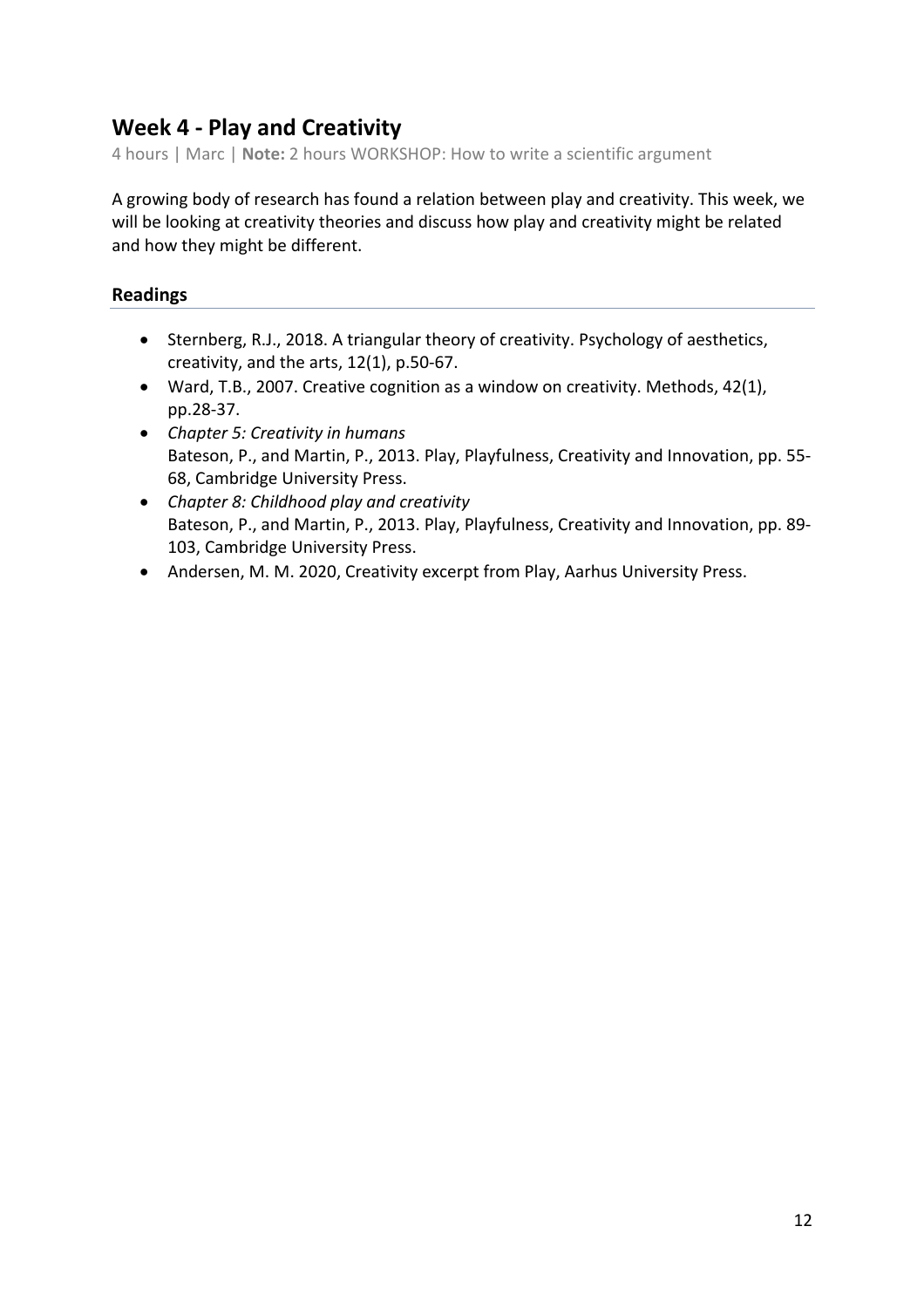# **Week 5 – How we play together: Play and communication**

3 hours | Ella

In weeks 5 and 6 of the course, we zoom out from the individual psychological perspective to take a closer look at interaction in play. This week, we take a conversation analytical approach to get a better understanding of the way we communicate when we play. We use an empirical case from my research to take a closer look at the co-construction of play through communication. We discuss how a detailed understanding of communication in play is useful when it is applied in designing playful learning environments.

This week also introduces a classic qualitative research method: participant observation. After reflecting on the strengths and weaknesses of the method, we return to the empirical case from earlier in the day and discuss potential implications of an observation-based research design.

# **Readings**

- Watch TEDxBermuda Elizabeth Stokoe "The science of analyzing conversations, second by second."
- Stivers, T, Sidnell, J & Bergen, C. 2018. Children's responses to questions in peer interaction: A window into the ontogenesis of interactional competence. Journal of Pragmatics. 124: 14-30.
- Bernard, H. Russel. 2006. Chapter 13: "Participant observation" in Research methods in anthropology, fourth edition, pp. 342-386.

# **Preparation for Class**

In your reading of Stivers, Sidnell & Bergen, please focus on section 3.2.1.

As you read, ask yourself: What do you notice about the children's interaction when they play?

Thinking about participant observation (Bernard 2006), what would you look for if you were given the opportunity to be participant observer during the sessions in Stivers et al.'s study? Why?

# **Optional Further Resources**

• Bovaird, Tony. 2007. "Beyond engagement and participation." Public Administration Review 67(5): 846-860.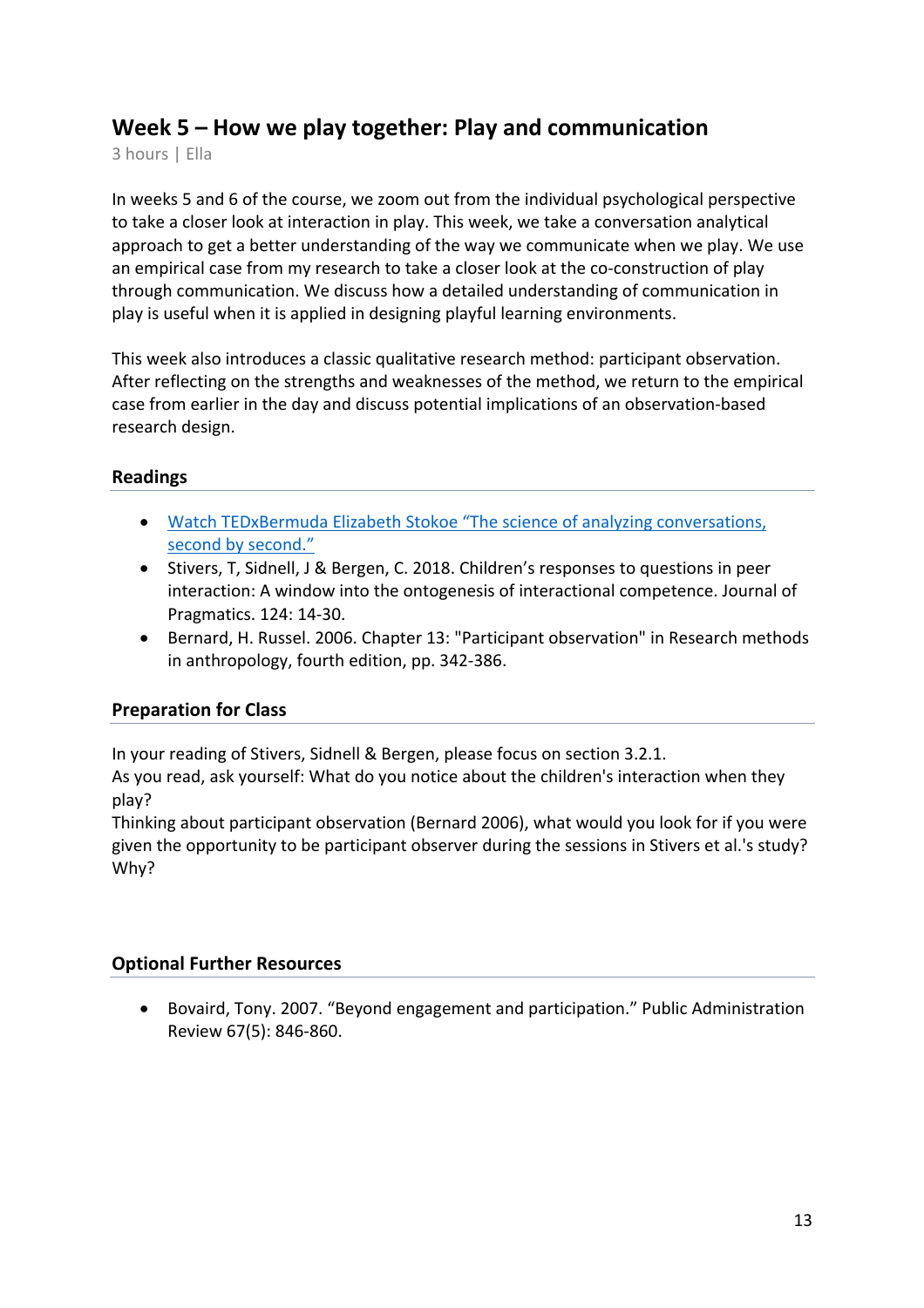# **Week 6 – How we play together: Play in collaboration**

3 hours | Ella

Drawing on our discussions of communication in play from last week, we turn our attention to collaboration in play. We take a closer look at play as an opportunity to enter into shared creative processes. Again, we use an empirical case from my research on collaboration between children and adults to analyze the interaction dynamics that emerge. We discuss how this aspect of play could be applied to organize co-creative processes.

This week also introduces interviews as a research method. We take a look at the different types of interviews, and we discuss the strengths and weaknesses of different interview techniques and of interviews more broadly. We then return to the empirical case from earlier in the day and discuss potential implications of interview-based research design.

# **Readings**

- Watch TEDxAarhus talk by Elisabeth McClure "Are children really more creative than adults?"
- Bernard, H. Russel. 2006. Chapter 9: "Interviewing; Unstructured and Semistructured." in Research methods in anthropology, fourth edition, pp. 210-250.
- Bjørndahl, J, Fusaroli, R, Østergaard, S & Tylén, K. 2015. Agreeing is not enough: The constructive role of miscommunication. Interaction Studies. 16(3): 495-525.

## **Preparation for Class**

As you watch the TEDx talk and read Bjørndahl et al., consider the following questions:

- Would you consider the activity in Bjørndahl et al.'s study as play? Why/why not?
- Which of the three interaction styles identified by Bjørndahl et al. is more playful? Why?
- Think back to last week. Do you notice anything in the interaction described by Bjørndahl et al. that reminds you of the interaction of the playing children?

## **Optional Further Resources**

• Kvale, Steinar & Svend Brinkmann. 2014. Chapter 1: "Introduction to Interview Research" in InterViews: Learning the Craft of Qualitative Research Interviewing.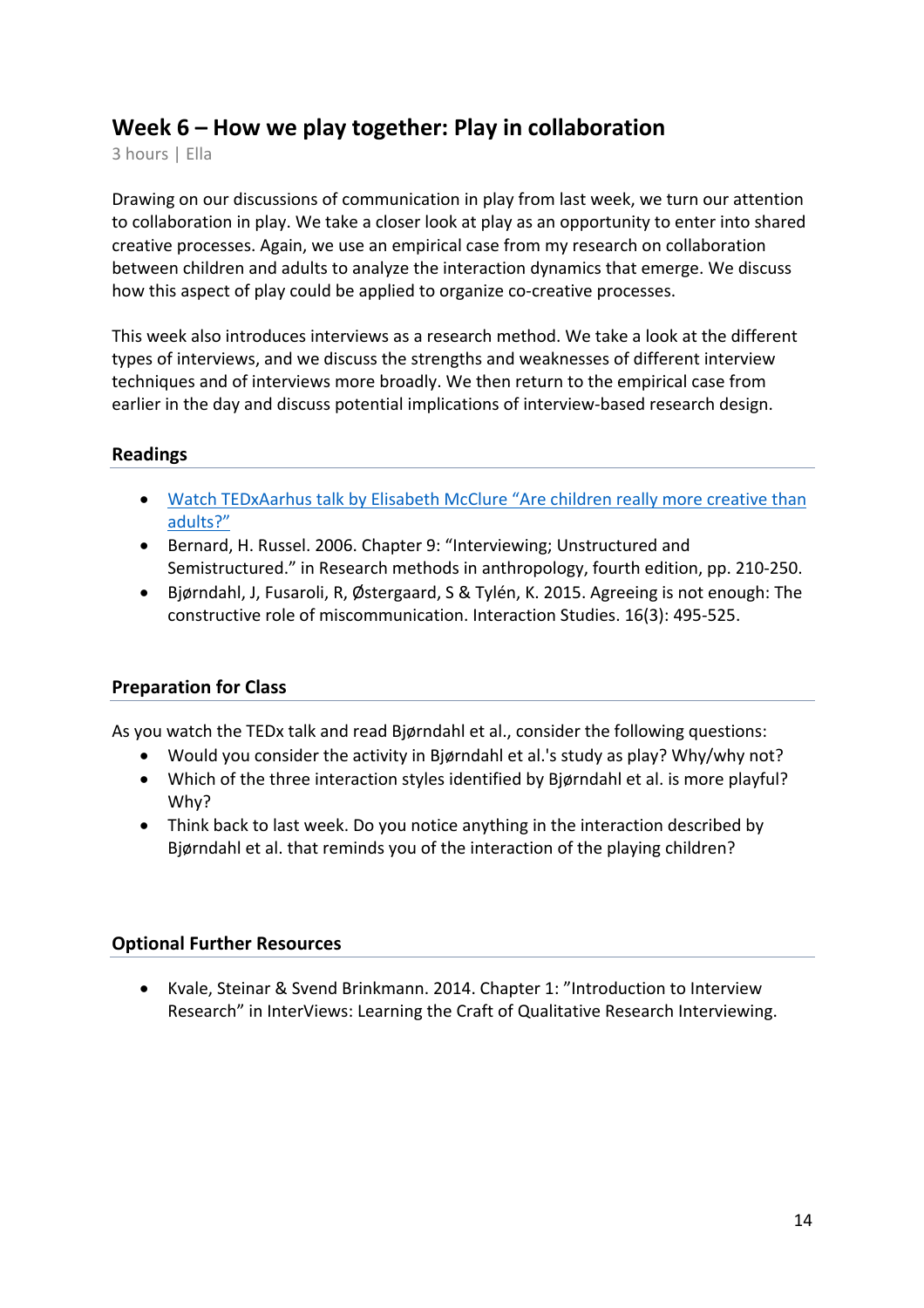# **Week 7 – How we play and learn together: The educational perspective**

4 hours | Sav (Marc) | 19.10.2020 | **Note:** First 1.5 hours Mid Term Evaluation Discussion & Landscape Feedback for Assignment 1

Week 7 will be an introductory session to how play-based learning and creative learning have been conceptualised in formal learning environments. We will discuss how the course content so far relates to and affects education and we will gain an overview of educational approaches that have in cooperated play in some way (e.g. Reggio Children, Opal School, Pedagogy of Play). In this, we will focus on the ways in which play has been operationalised and understood in the different educational contexts.

The readings will provide a first introduction into the complexities of integrating play into school. Mardell et al (2016) (i.e. Pedagogy of Play) will hereby serve as a case study for how play has been conceptualized in a holistic pedagogy.

# **Readings**

- Revisit Bonawitz et al (2011) and Schulz et al (2007) from Week 2
- David Kuschner (2012) Play is natural to childhood but school is not: The problem of integrating play into the curriculum, International Journal of Play, 1:3, 242-249, https://doi.org/10.1080/21594937.2012.735803
- *Chapter 7 from* Papert, S. (1993). *The children's machine: Rethinking school in the age of the computer*. BasicBooks, 10 East 53rd St., New York, NY 10022-5299.
- Mardell, B., Wilson, D., Ryan, J., Ertel, K., Krechevsky, M., & Baker, M. (2016). Towards a pedagogy of play. Cambridge, MA: Harvard Graduate School of Education.

# **Preparation for Class**

In order to prepare for class, please revisit your notes on Bonawitz et al (2011) and Schulz et al (2007) from week 37 and read the literature assigned for this week. Additionally, please produce a postcard (addressed to your fellow classmates) in which you describe a playful experience that you had in your childhood that involved an adult in some way. Of course, you can include an image, photo or illustration representing some relevant aspect of your playful moment. We will share these postcards in the beginning of the class to nurture our discussion.

# **Further Resources**

- Opal School Framework https://opalschool.org/inspiring-inventiveness/
- About Anji Play http://www.anjiplay.com/guide
- Pedagogy of Play http://pz.harvard.edu/projects/pedagogy-of-play#xlink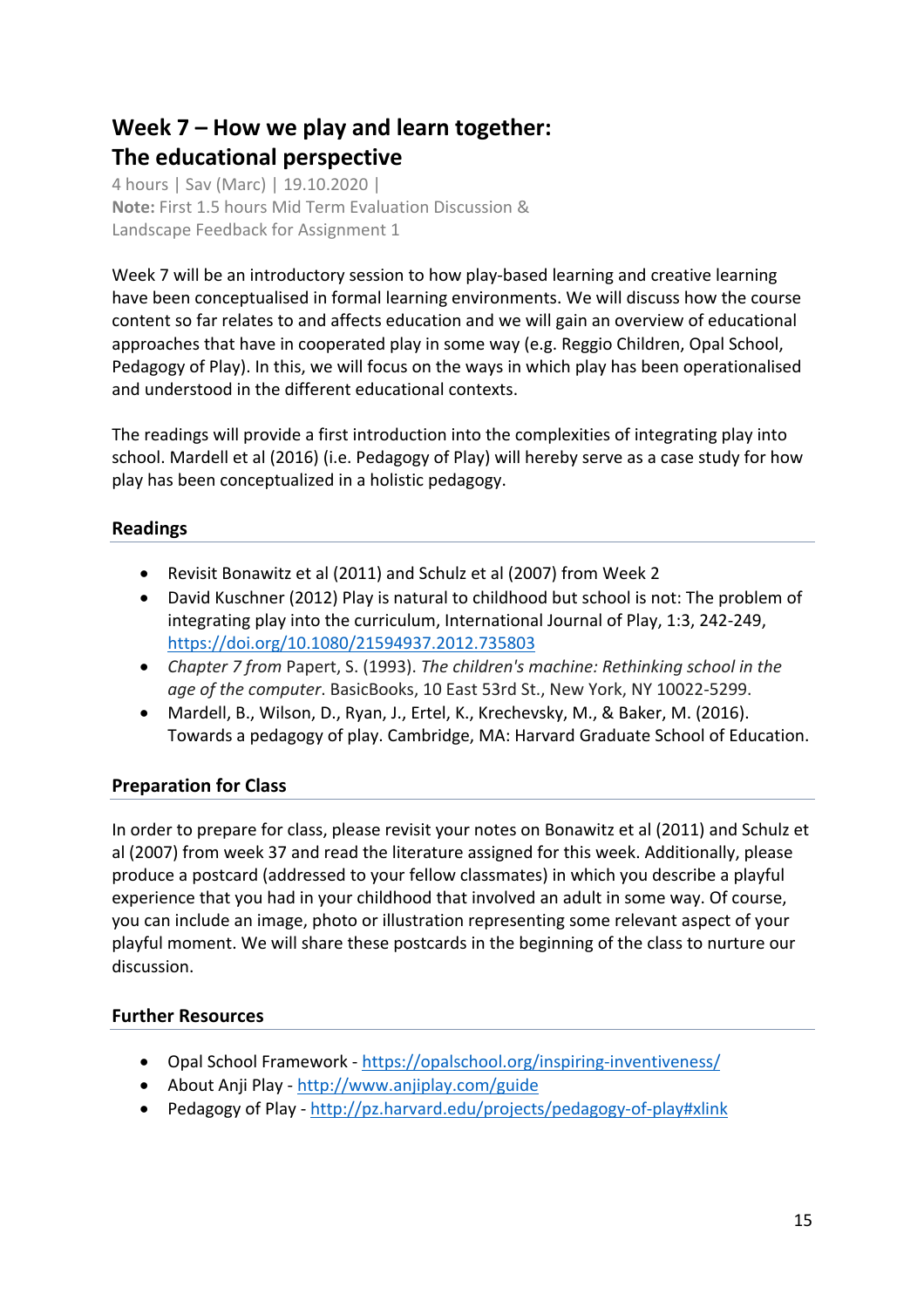# **Week 8 – How we play and learn together: the educational perspective**

4 hours | Sav, Amos | 26.10.2020 | **Note:** 1 hours WORKSHOP: How to write a study protocol

During this week, we will consider learning through play in both informal and formal learning environments, and discuss the complexities that both settings inherently hold. We will address intervention-based and translational research, and spend some time exploring how games have entered the modern-day classroom and what the construct gamification has to do with play. In this, we will explore behaviourism and constructivism to ground our understanding in a broader context.

# **Readings**

- Ramirez, D., & Squire, K. (2015). Gamification and learning. The gameful world: Approaches, issues, applications, 629-652.
- Resnick, M., & Siegel, D. (2015). A different approach to coding. *Bright/Medium*.
- Chapter 1 of Resnick, M., & Robinson, K. (2017). *Lifelong kindergarten: Cultivating creativity through projects, passion, peers, and play*. MIT press.

## **Preparation for Class**

To be announced on Blackboard

- Shute, V. J., Wang, L., Greiff, S., Zhao, W., & Moore, G. (2016). Measuring problem solving skills via stealth assessment in an engaging video game. *Computers in Human Behavior*, *63*, 106-117.
- Bogost, I. (2015). Why gamification is bullshit. *The gameful world: Approaches, issues, applications*, *65*.
- Sailer, M., & Homner, L. (2020). The gamification of learning: A meta-analysis.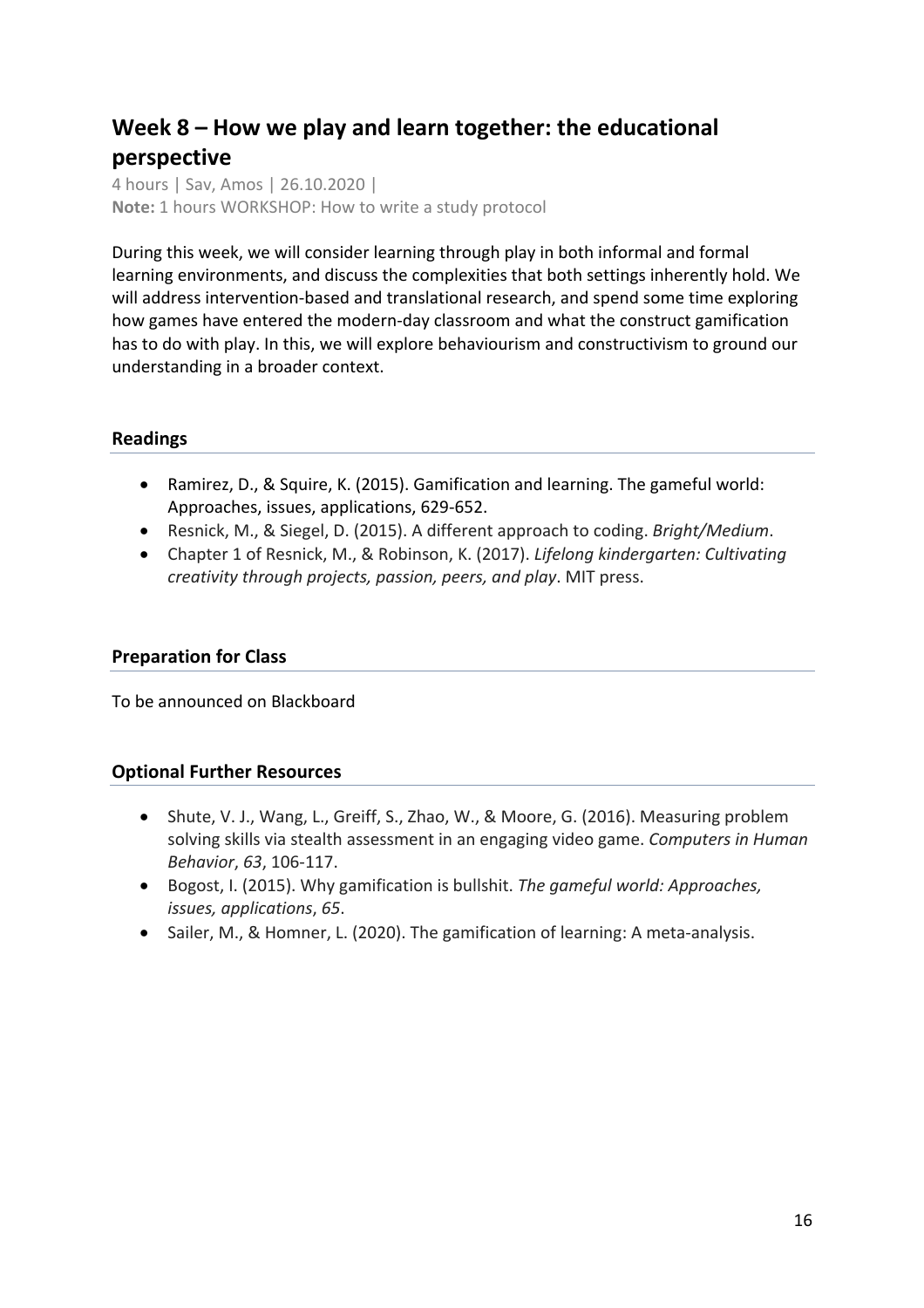# **Week 9 – How we play and learn together: Designing for play**

4 hours | Amos | 02.11.2020

This week we'll explore the design of creative learning experiences that invite children to engage in "serious play." We'll begin by playing together through a tinkering activity, and follow up by reflecting on our experience as well as the principles of its design and facilitation. Then we'll discuss the qualities of play materials, environments, and facilitation strategies that enable learners of all ages to have and explore wonderful ideas together.

## **For Instructionism vs. Constructionism:**

In this brief chapter, Seymour Papert contrasts his approach to creating learning tools and experiences from that which is most often encountered in schools. He proposes we think of the child as a "bricoleur" whose creativity and intelligence is manifested when they combine different ideas and objects to create something meaningful.

#### **For Duckworth**

If the act of learning cannot be reduced to the transfer of knowledge and is more meaningfully described as "the having of wonderful ideas," how then should we think about education? This explores the implications of viewing the learner as a subject, with their own volition, interests, and pre-existing knowledge, instead of as an object.

#### **Petrich et. al:**

This piece describes a set of activities, practices, designs and spaces that grew out of the intellectual foundations created by Papert and Duckworth, and addresses the strange but common idea in our society that for learning to be rigorous and meaningful, it must be abstract, devoid of subjective meaning, and above all unpleasant.

## **Readings**

- Duckworth, E. (1972). The Having of Wonderful Ideas. Harvard Educational Review, 42(2), 217–231. https://doi.org/10.17763/haer.42.2.g71724846u525up3
- Petrich, M., Wilkinson K., & Bevan, B. (2013). It looks like fun, but are they learning? In M. Honey & D. Kanter (Eds.), Design, make, play: Growing the next generation of STEM innovators(pp. 50–70). New York: Routledge.
- Papert, S. (1993). The children's machine. TECHNOLOGY REVIEW-MANCHESTER NH- , 96, 28-28.

## **Optional Further Resources**

• Video: "Designing for Tinkerability" (7 minutes) https://vimeo.com/198750387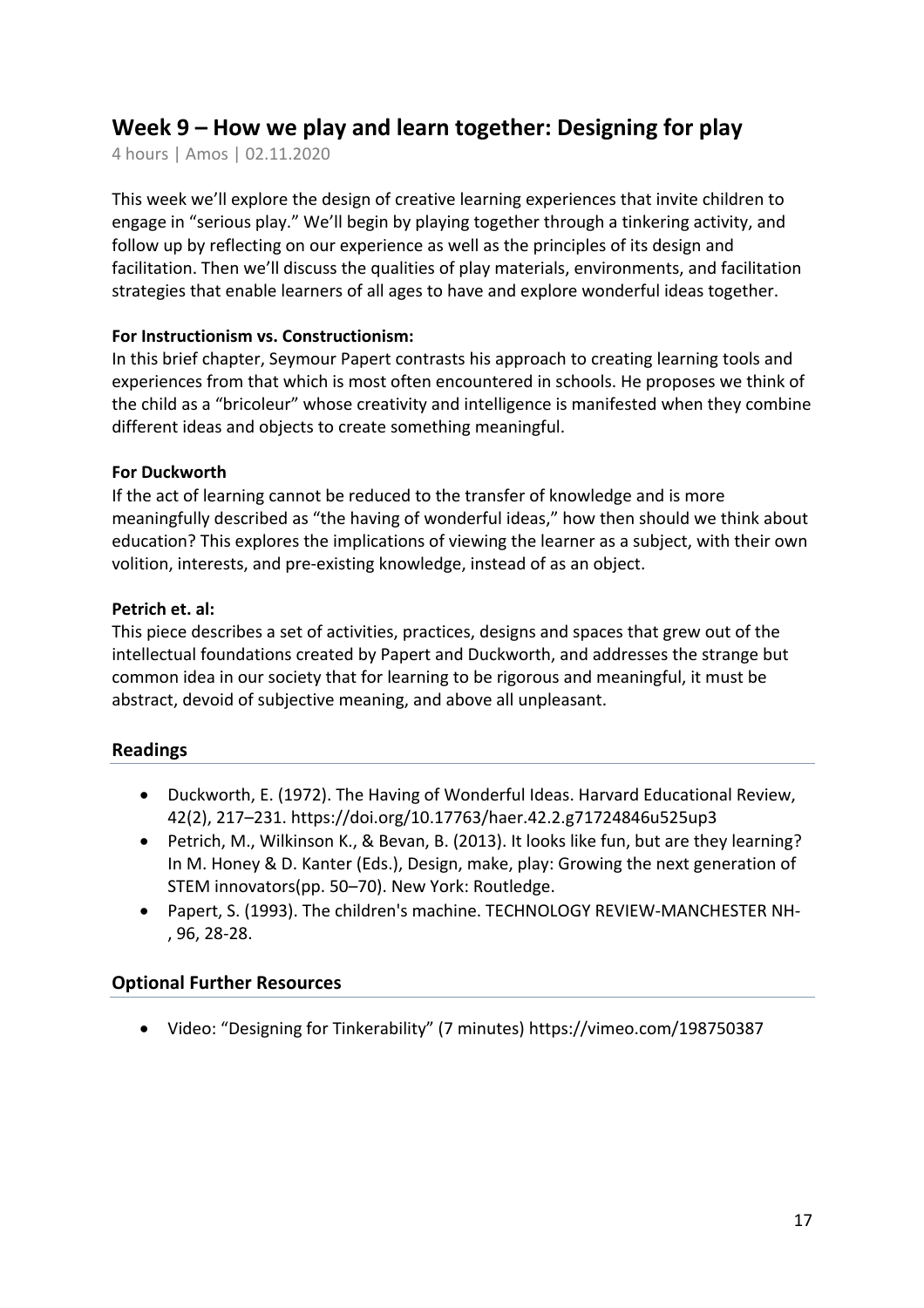# **Week 10 – Play across cultures**

4 hours | Sav | 09.11.2020 | **Note:** 1 hour Working on Assignment 3

During this week, we will zoom out a bit more from the educational perspective and consider play across cultures. We will hereby engage in a debate around the paradox that play is considered both a universal behaviour and a cultural construct. We will travel across the world to discuss case examples of play in different cultural and demographic environments. In this, we will also have a chance to discuss the role of white-centred ideology in the educational play discourse, and what affect this may have on how we understand play (e.g. educational colonising) and have written and talked about it in the present and past.

The first reading of this week will introduce you to play in the hunter-gatherer community of the Hadza in Northern Tanzania. The second will provide some perspectives from two Hong-Kong based researchers Cheng and Wu about how the concept of learning through play differs across cultural norms.

# **Readings**

- Crittenden, A. N. (2016). Children's foraging and play among the Hadza. *Origins and implications of the evolution of childhood*, 155-172.
- CHENG, P. W. D., & WU, S. C. (2013). Serious learners or serious players? Revisiting the concept of learning through play in Hong Kong and German classrooms. In *Varied perspectives on play and learning: Theory and research on early years education* (pp. 193-212). Information Age Pub.

- Gray, P. (2014). The play theory of hunter-gatherer egalitarianism. *Ancestral landscapes in human evolution: Culture, childrearing and social wellbeing*, 190-213.
- Lew-Levy, S., Boyette, A. H., Crittenden, A. N., Hewlett, B. S., & Lamb, M. E. (2019). Gender-Typed and Gender-Segregated Play Among Tanzanian Hadza and Congolese BaYaka Hunter-Gatherer Children and Adolescents. *Child development*.
- Gosso, Y., Otta, E., Ribeiro, F. J. L., & Bussab, V. S. R. (2005). Play in Hunter-Gatherer Society.
- Pellegrini, A. D., & Smith, P. K. (Eds.). (2005). *The nature of play: Great apes and humans*. Guilford Press.
- Lew-Levy, S., Boyette, A. H., Crittenden, A. N., Hewlett, B. S., & Lamb, M. E. (2019). Gender-Typed and Gender-Segregated Play Among Tanzanian Hadza and Congolese BaYaka Hunter-Gatherer Children and Adolescents. *Child development*.